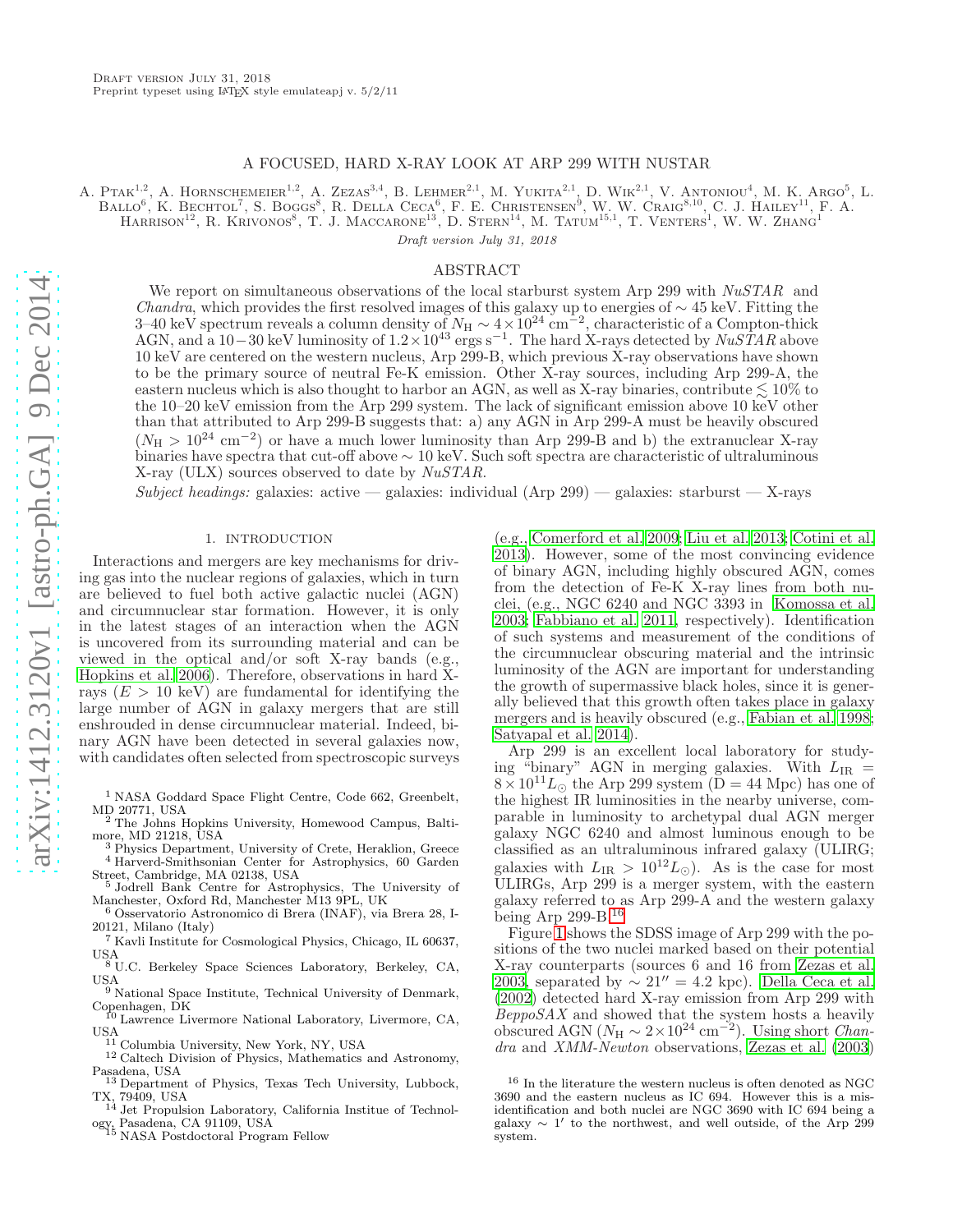and [Ballo et al. \(2004\)](#page-8-10) claimed that Arp 299 exhibits evidence for a binary AGN, with hard X-ray spectra and Fe-K $\alpha$  line emission being detected from both nuclei. However, the Fe-K $\alpha$  lines detected from the two nuclei differ in that Arp 299-B exhibits neutral Fe-K, as is commonly observed in AGN, while Arp 299-A exhibits ionized Fe-K. which is not as common for AGN. LIRGs (luminous infrared galaxies with  $L_{IR} > 10^{11} L_{\odot}$ ) and ULIRGs are more frequently ionized Fe-K emitters [\(Iwasawa et al. 2009](#page-8-11)). While the Fe-K emission may imply that both nuclei are harboring AGN, the neutral Fe-K from Arp 299-B is more consistent with that nucleus being the heavily obscured AGN detected by  $BeppoSAX$ and the ionized Fe-K in Arp 299-A could have significant contributions from star formation. While some ionized Fe-K in Arp 299-A could be due to AGN emission, e.g., a photoionized accretion disk, it is also possible that some ionized Fe-K is tied to star formation, namely high-mass X-ray binaries (HMXBs) and supernova remnants (e.g., see [Mitsuishi et al. 2011,](#page-8-12) in the case of NGC 253).

Interestingly, Pérez-Torres et al. (2010) argue that Arp 299-A harbors an AGN based on the detection of a strong, flat-spectrum radio source with a jet-like morphology  $(L_{1.7-8.4 \text{ GHz}}^{\bullet} \sim 2 \times 10^{37} \text{ ergs s}^{-1})$ . Recently [Alonso-Herrero et al. \(2013\)](#page-8-14) reported on Spitzer mid-IR spectral modeling of the nuclear sources in Arp 299, and similarly found evidence of highly obscured AGN in both nuclei. They found that the AGN in Arp 299-A must be both more obscured and much less luminous than the AGN in Arp 299-B. Unfortunately, the limited bandpass of the Chandra and XMM-Newton observations does not allow us to measure the column densities of the obscuring material and the intrinsic luminosities of heavily obscured AGN.

 $NuSTAR$  [\(Harrison et al. 2013\)](#page-8-15), the first X-ray satellite capable of focusing X-rays above 12 keV, can improve our understanding of the Arp 299 system in several dramatic ways. First, while Arp 299 was detected to 30–35 keV in 2001 by BeppoSAX [\(Della Ceca et al. 2002\)](#page-8-9), the FOV of the (non-imaging) PDS detector is  $\sim 60'$  and there is no way to disentangle the  $E > 10$  keV emission from Arp299-A and Arp299-B. While NuSTAR has a ∼ 1 ′ half-power diameter (HPD) point-spread function (PSF), the core of the PSF (FWHM  $\sim 18''$ ) is sharp enough to determine which of the two nuclei, if either, is dominating the hard X-ray luminosity of Arp 299. Second, while the X-ray binary population probed by Chan $dra$  in past observations is not fully resolvable by  $NuS$ -TAR, if these binaries are emitting prominently above 10 keV then this should result in detectable extended emission. In NGC 253, the combined imaging power of Chandra and NuSTAR enabled the determination of the energy balance between the central supermassive black hole (SMBH) and the nuclear X-ray binary population [\(Lehmer et al. 2013b;](#page-8-16) [Wik et al. 2014b](#page-8-17)).

Arp 299 is part of a NuSTAR program to observe starburst galaxies jointly with other X-ray satellites. The overarching goal is to characterize the X-ray binary populations of these galaxies, particularly above 10 keV. In addition,  $NuSTAR$  will set the tightest X-ray constraints to date on the presence of highly obscured AGN that might be present in these starbursts (Arp 299 is the only case with strong existing evidence for an AGN), and to search for diffuse hard X-ray emission that might



Fig. 1.— SDSS image of Arp 299 downloaded from the SDSS DR7, with the Chandra positions of the two nuclei from [Zezas et al.](#page-8-8) [\(2003\)](#page-8-8) marked. IC 694 is also identified.

<span id="page-1-0"></span>be due to inverse-Compton (IC) scattering of IR photons (see Wik et al. 2014b). The detection of an IC component, or a tight upper limit, might help distinguish between hadronic and leptonic cosmic ray models for the production of gamma ray emission in starburst galaxies (see, e.g., [Lacki & Thompson 2013\)](#page-8-18). We assume  $H_0 = 70 \text{km s}^{-1} \text{ Mpc}^{-1}.$ 

## 2. OBSERVATIONS

NuSTAR and Chandra observed Arp 299 simultaneously on 2013 March 13. The NuSTAR observation was split in two exposures (on the same day, separated by 4 hours) and the data were reduced using HEADAS 6.14 and NuSTARDAS 1.2. Standard  $Nu\overline{STAR}$  processing routines (called from the pipeline command nupipeline) were run on the datasets to produce calibrated level 2 events lists and auxiliary data. The resulting good exposure times were 9.4 and 59.8 ks for the two NuSTAR datasets. There are two focal plane modules on NuS-TAR , FPMA and FPMB, each consisting of four chips. We found no significant spatial offset between the sky coordinates computed for the two detectors, and so for image analysis we summed the FPMA and FPMB images. We extracted spectra from a 1' radius region centered on the peak of the X-ray emission from Arp 299 and generated spectral responses (using nuproducts) for each observation and detector. Both the  $NuSTAR$  and Chandra spectra were binned to 30 counts per bin to allow for  $\chi^2$  fitting. We used  $\chi^2$  minimization for initial fitting of the spectra with simple models (i.e., a powerlaw) to assess the quality of the data and the need for more complex models. However, for complex models we used the C-statistic, with the spectra binned to 3 counts per bin (which improves the robustness of using the C-statistic, based on simulations by the NuSTAR science team), since the C-statistic is more appropriate for Poisson-distributed data. Errors are given assuming  $\Delta C = 4.6$ , or 90% confidence for two interesting param-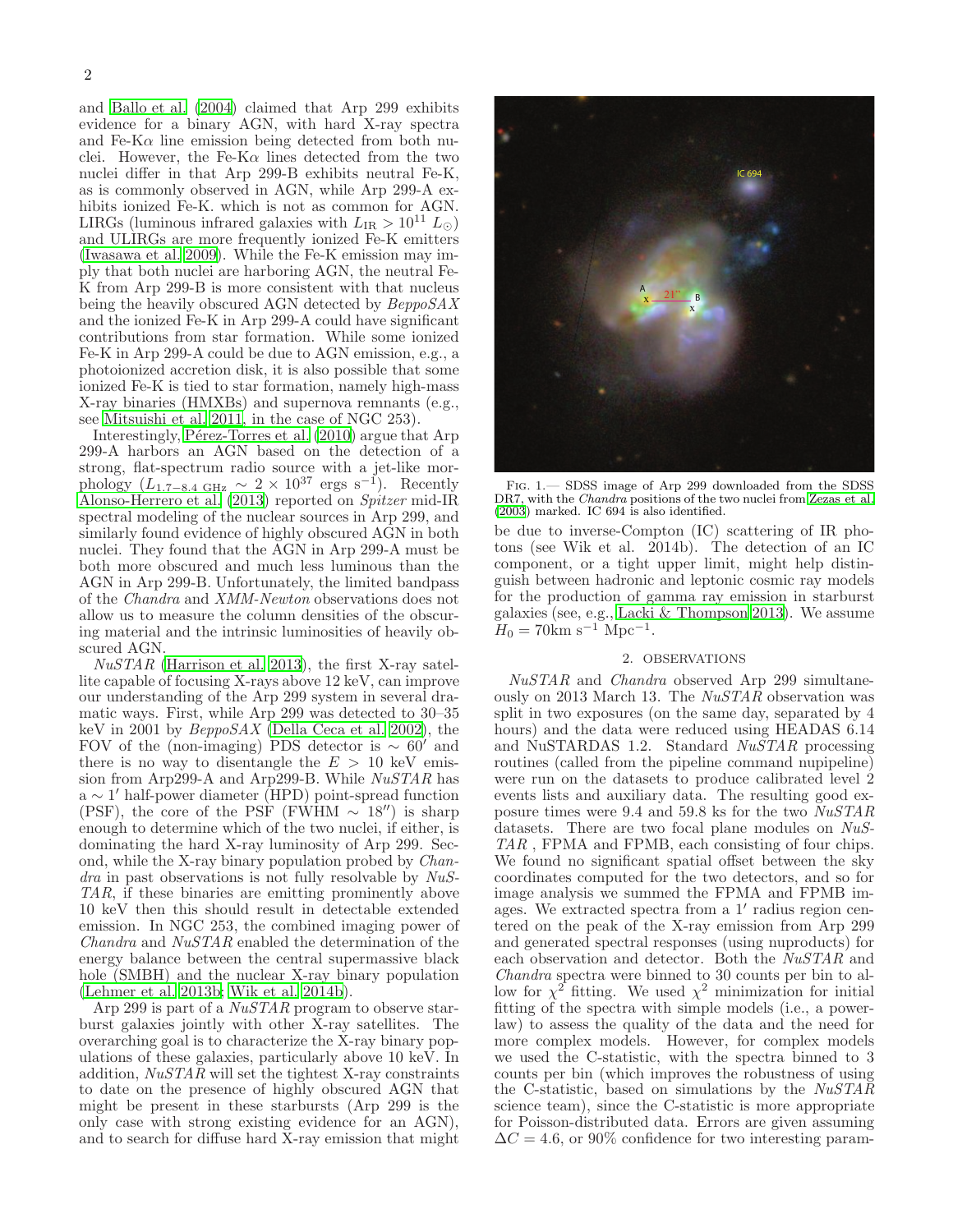

<span id="page-2-0"></span>FIG. 2.—  $NuSTAR$  total (black points) counts within the 1' source aperture for observation 2 (with the highest exposure time) plotted along with the 'local' background inferred from source-free regions adjacent to the source (red points) and a model of the background (green points), plotted for FPMA. The local and modeled backgrounds agree well, and comparison with the total counts demonstrates that the Arp 299 system is detected out to  $\sim 40-50$ keV.

eters.

We selected nearby source-free regions to extract the background, chosen to lie on the same chip as the source since the intensity of the instrumental background at  $\sim$  22−25 keV varies from chip to chip [\(Wik et al. 2014a\)](#page-8-19). As an independent check on the background we computed the background spectra expected in the source regions using the procedure described in [Wik et al.](#page-8-19) [\(2014a\)](#page-8-19). Briefly, this approach fits the separate components of the detector, unfocused X-ray and focused X-ray backgrounds from a model to source-free regions. Figure [2](#page-2-0) shows the total source counts in the 1' source region for observation 2 along with the two background estimates, which agree very well. In the spectral analysis discussed below we assumed the local background since this inherently includes statistical error.

The *Chandra* data were reduced with *CIAO* v. 4.6 and CALDB v 4.6. The net exposure time of the Chandra Arp 299 observation was 90.0 ks. Detailed analysis of the Chandra data will be presented in Zezas et al. (in prep.). *Chandra* and  $NuSTAR$  overlap in the  $3-7$ keV energy band and the Chandra image in this band is shown in Figure [3](#page-3-0) (right panel). Here we intend to focus on the joint analysis of the *NuSTAR* and *Chandra* data. Therefore spectra were extracted and responses were generated for a  $1'$  region corresponding to the  $N uS$ -TAR source region to allow for simultaneous fitting with the NuSTAR spectra. Responses were generated for the same region. The same  $1'$  region with the western nucleus excluded was also extracted and fit independently. As shown below, this nucleus dominates the hard X-ray emission; therefore, this analysis allows us to assess the spectrum of the extranuclear contributions to the NuS-TAR spectrum below 10 keV.

# 3. RESULTS

#### 3.1. Spatial Results

Figure [3](#page-3-0) (left panel) shows the 3–7 keV NuSTAR image, with the nuclei of the two Arp 299 merger galaxies A and B marked, as well as a serendipitous source

detected 1.6′ to the south of Arp 299 that is considerably fainter than the Arp 299 system. The serendipitous source demonstrates that the Chandra and NuSTAR frames are fairly well aligned, except for a few arcsecond shift in declination. For spatial analysis we proceed utilizing just the 2nd, deeper observation to avoid uncertainties due to the alignment of the two observations.

Figure [4](#page-3-1) shows the 6–10, 10–20, 20–30 and 30–40 keV NuSTAR images of Arp 299 (note that the PSF is largely independent of energy). The  $NuSTAR$  image of the Arp 299 system below  $\sim 10 \text{ keV}$  is extended, evidently due in large part to both nuclei contributing to the emission as was known to be the case from previous Chandra and XMM-Newton observations. Above 10 keV the flux becomes increasingly symmetrical, point-like and centered on Arp 299-B. In Figure [5](#page-3-2) we show radial profiles centered on Arp 299-B, in the energy ranges 6–10 keV, 10–20 keV and 30–40 keV as well as the profile resulting from a PSF model image.<sup>[17](#page-2-1)</sup> Except for a small excess around  $20-30''$  in the  $6-10$  keV radial profile, all three profiles are consistent with the PSF.

To quantify the relative contributions of Arp 299-B and the remaining Arp 299 components we modeled the 6–10 keV image with circular Gaussian images convolved with PSF models. Note that for a circular Gaussian model,  $\sigma$  corresponds to  $\sim$  the half-power radius (of the intrinsic emission, i.e., prior to forward-folding). We fit a  $100 \times 100$  (4.1'  $\times$  4.1') pixel image with two sources which is sufficient to model the Arp 299 flux. A third source was used to fit the southern serendipitous source (a separate PSF generated for the serendipitous source was slightly elongated due to its larger off-axis angle). The bestfit parameters (source position,  $\sigma$  and normalization) were determined using the Marquardt-Levenberg algorithm with the C-statistic. We included background images generated by the algorithm described in [Wik et al.](#page-8-19) [\(2014a\)](#page-8-19) in the fits. Using elliptical Gaussians with free rotation angles did not result in a significant improvement to the fit. The fit parameters and errors are listed in Table [1](#page-4-0) and the image, best-fit model, and residuals are shown in Figure [6.](#page-4-1) The offset between the Chandra and NuSTAR positions for the southern source is 1.9′′ in R.A. and 3.6′′ in Declination, consistent with the typical attitude reconstruction accuracies for NuSTAR.

The best-fit centroids of the two Arp 299 sources are consistent with the positions of nuclei A and B, with best-fit Gaussian  $\sigma$  values were  $\sim 4-5$ ". The southern serendipitous source extent was  $\sim 2''$ . For all sources, any uncertainty in the PSF model (minimally due to unmodeled mirror - detector motion) is contributing to the fitted  $\sigma$  values, and since the southern source is an isolated point source (i.e., the source is point-like in the Chandra image in Figure 3), this error is likely on the order of 2′′. For the Arp 299 nuclear regions, multiple sources are evident in the hard band *Chandra* image must be contributing (since they overlap in energy) to the two NuSTAR "sources" (i.e., modeled with just two Gaussians since the Chandra sources are effectively unresolved to NuSTAR).

<span id="page-2-1"></span><sup>17</sup> PSF images were generated from calibration data using the IDL routine CreateEffPSF.pro; we used the same approximately on-axis PSF model for the sources belonging to the Arp 299 system and the PSF is largely independent of energy.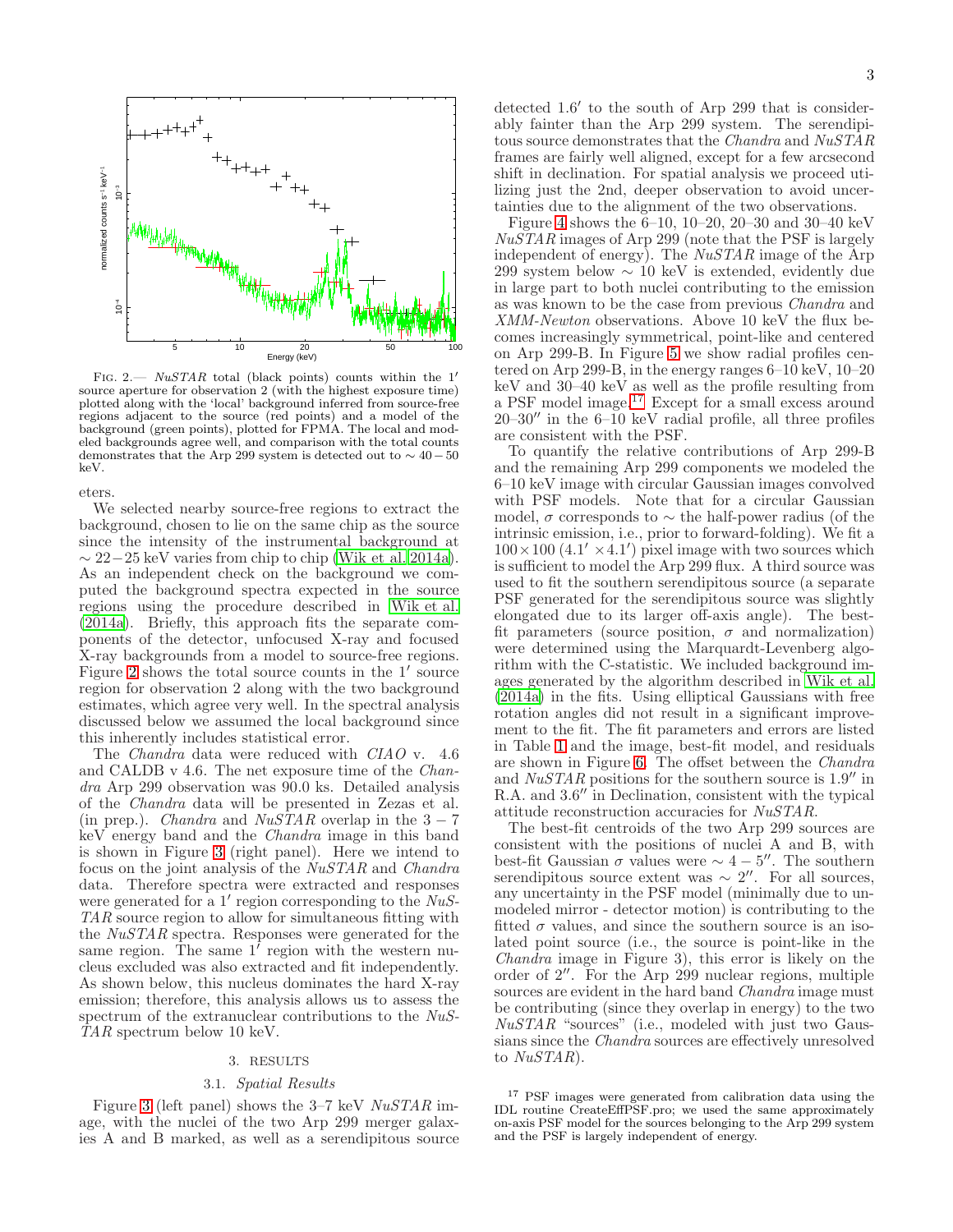



FIG. 3.— Adaptively smoothed images in the 3–7 keV band from the simultaneous observation of Arp 299 from NuSTAR (left) and *Chandra* (right). The same sky region is shown in both images. In the  $NuSTAR$  image both detectors and observations are combined. Both images are shown with a logarithmic intensity scale and marked (with red circles) with the positions of Arp 299 A and B, and a serendipitous source detected to the south of Arp 299. The green circle in the  $NuSTAR$  image is 1' in radius and shows the region used for extracting spectra.

<span id="page-3-0"></span>

<span id="page-3-1"></span>FIG.  $4.$  The 6-10, 10-20, 20-30 and 30-40 keV  $NuSTAR$  images of Arp 299 from the 2nd observation (FPMA + FPMB, without background subtraction). The red circles mark the Chandra positions of Arp 299-A, Arp 299-B and the serendipitous source as in Figure [3.](#page-3-0)

We similarly fit the 10–20 keV image (using the same PSF models since the PSF is largely independent of energy) with the same three-Gaussian model. Since the eastern source is not required in this case, we fixed the positions of the sources to the 6–10 keV fit values and the  $\sigma$  of the eastern source to 2'' to be effectively unresolved (as stated above, the amount of blurring necessary for the PSF as indicated by the unresolved southern source). We then increased the normalization of the Gaussian representing the eastern X-ray emission of the galaxy until C increased by 4.6. This resulted in a  $90\%$  confidence upper-limit of  $\sim 60$  counts, or  $\sim 4\%$  of the total 10–20 keV flux from Arp 299, that could be due to Arp 299-A and X-ray binaries. As a consistency check we computed the number of counts expected from the NuSTAR image



<span id="page-3-2"></span>Fig. 5.— Radial profiles in the 6–10 keV (circles), 10–20 keV (squares) and 30–40 keV energy ranges (stars). Also shown is the PSF model convolved with a 2" Gaussian as a solid line.

based on spectral modeling of extranuclear flux discussed below (the cut-off power-law model) in the 6–10 keV and 10–20 keV bands. This resulted in a factor of  $\sim$  2 more counts than derived from the spatial analysis. We take this to represent the systematic error in the analysis, such as errors in the background estimation and modeling all extranuclear flux as  $a \sin\theta$  source.<sup>[18](#page-3-3)</sup> Therefore we conservatively estimate the upper-limit of 10–20 keV flux extranuclear to Arp 299-B to be 10%.

# 3.2. Spectral Results

3.2.1. The NuSTAR Spectra

<span id="page-3-3"></span><sup>18</sup> Future work will use a more detailed modeling of the extended NuSTAR flux using the Chandra data as priors.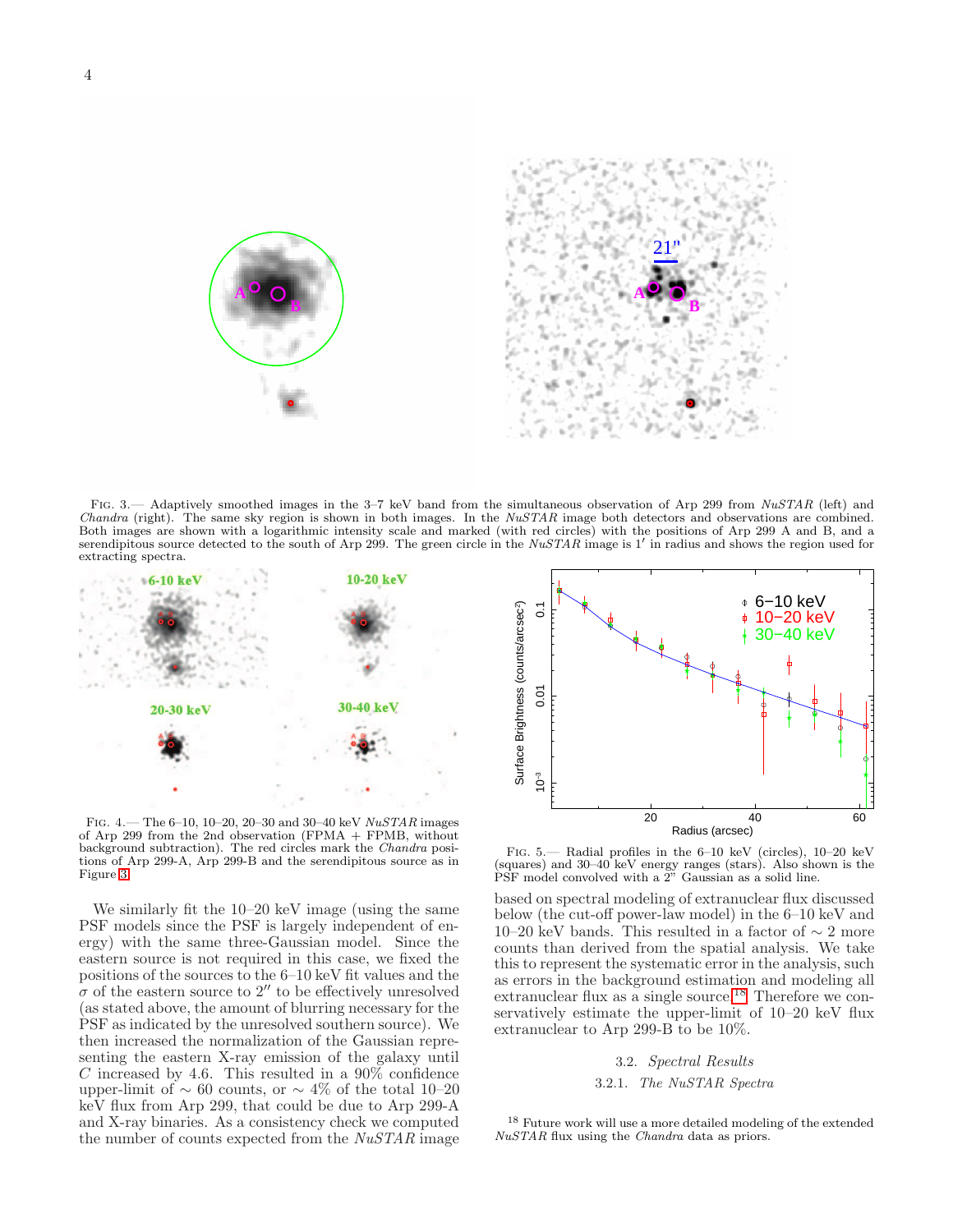<span id="page-4-0"></span>

| Source            | Parameter     | $6-10~keV$ Fit | Error               | $10-20~keV$ Fit | Error       |
|-------------------|---------------|----------------|---------------------|-----------------|-------------|
| West              | R.A.          | 11:28:30.45    | $-1.7'', +1.8''$    | 11:28:30.45     | fixed       |
|                   | Dec.          | 58:33 39.9     | $-1.9'', +1.6''$    | 58:33 39.9      | fixed       |
|                   | $\sigma$ ('') | 4.1            | $3.9 - 4.3$         | 4.5             | $4.4 - 4.6$ |
|                   | Counts        | 938            |                     | 1615            |             |
| East              | R.A.          | 11:28:33.10    | $-4.5'', +5.1''$    | 11:28:33.10     | fixed       |
|                   | Dec.          | 58:33:46.8     | $-4.8''$ , $+4.5''$ | 58:33:46.8      | fixed       |
|                   | $\sigma$ ('') | 4.0            | $3.3 - 4.5$         | 2.0             | fixed       |
|                   | Counts        | 230            |                     | < 60            |             |
| South             | R.A.          | 11:28:29.22    | $-3.5'', +3.4''$    | 11:28:28.97     |             |
|                   | Dec.          | 58:31:58.6     | $-2.8''$ , $+3.5''$ | 58:31:59.8      |             |
|                   | $\sigma$ ('') | $1.5\,$        | $1.3 - 1.7$         | $1.5\,$         | $1.4 - 1.7$ |
|                   | Counts        | 199            |                     | 174             |             |
| Bgd. Model Counts |               | 714            |                     | 875             |             |

TABLE 1 SPATIAL FIT RESULTS FOR ARP 299 NuSTAR IMAGES

NOTE. — These fits include the background model image generated by the code described in Wik et al. (2014).



<span id="page-4-1"></span>Fig. 6.— Spatial fitting of the 6–10 keV (top) and 10–20 keV (bottom)  $Nu\overline{S}TAR$  images, from observation 2 (FPMA + FPMB). All images have been smoothed with a 2" Gaussian for display purposes and the data and model images are shown with logarithmic scaling. The panels are data (left), model (middle) and data - model residuals (right). The residuals ranged from -3.3 – 4.7 counts/pixel in the  $6-10$  keV fit and  $-3.9 - 8.1$  counts/pixel in the 10-20 keV fit (residuals in the smoothed images shown are -0.8 – 1.6 and -1.2 – 2.6, respectively).

Figure [7](#page-4-2) shows the results of a single absorbed powerlaw model fit to the NuSTAR spectra (both detectors and both observations fit simultaneously), extracted from the 1 ′ radius region shown in Figure [3.](#page-3-0) No spectral variability is detected and the normalizations of the two observations agree within 6%. The fit is consistent with no absorption (note that NuSTAR is not sensitive to column densities less than  $\sim 10^{21}$  cm<sup>-2</sup>) and the best fit photon index  $\Gamma$  was 0.8, albeit with  $\chi^2/\text{dof} = 504/183$ , showing the fit is poor. There is clear curvature detected in the spectrum, most notably due to Fe-K emission at  $6.4-6.7$  keV and a "hump" peaking around  $20-30$ keV. Both features are typical of highly obscured AGN (e.g., [Risaliti et al. 2013,](#page-8-20) Balokovic et al. 2014 submitted), and require a more complex spectral model. Note that the energy resolution of the  $NuSTAR$  detectors is  $\sim$  400 eV FWHM (independent of energy below 50 keV; [Harrison et al. 2013\)](#page-8-15) and is therefore unable to cleanly resolve neutral (6.4 keV) and He-like (6.7 keV) Fe-K emission.

#### 3.2.2. The Chandra Spectrum



<span id="page-4-2"></span>Fig. 7.— Simple (absorbed) power-law fit to the NuSTAR Arp 299 spectra. The data is shown in the top panel with the best-fit model and the data/model ratio is shown in the bottom panel. In both panels the points correspond to Observation 1 FPMA (black), FPMB (red); Observation 2 FPMA (green), FPMB (blue).

We fit the 3−8 keV Chandra spectrum extracted from the same 1′ region with a simple power-law. In this case we included a Gaussian model to fit the Fe-K emission previously seen in Arp 299 by prior investigations. Since more detailed analysis of the *Chandra* data will be presented in future work, our aim here is only to assess the extent to which a more complex model than a single power law is needed to fit the hard  $(E > 3 \text{ keV})$ Chandra continuum. The power-law model provides an acceptable fit (Figure [8;](#page-5-0)  $\chi^2/\text{dof} = 80.6/77$ ), showing that no thermal or other components contribute significantly in the 3–8 keV band. The 2–10 keV flux from the fit is  $1.1 \times 10^{-12}$  ergs cm<sup>-2</sup> s<sup>-1</sup>. The power-law slope is  $\Gamma = 1.9$  (1.6−2.2; 90% confidence) and the rest-frame Fe-K line energy is 6.4 (6.3-6.6) keV, consistent with neutral Fe-K but with an ionized line likely contributing.

## 3.2.3. Joint Chandra - NuSTAR Fits

Given the complexity evident in the NuSTAR spectrum, we proceed with multi-component fits. The models we attempted were 1) power-law plus an absorbed cut-off power-law (hereafter the "simple" partialcovering model) and 2) a "decoupled" MYTorus model [\(Murphy & Yaqoob 2009](#page-8-21)), where the line-of-sight  $N_{H,Z}$  $(MYT\overline{\text{or}}$ usZ with inclination angle fixed at  $90^{\circ}$ ) fit independently of the "average"  $\widetilde{N}_{\rm H,S}$  of material scatter-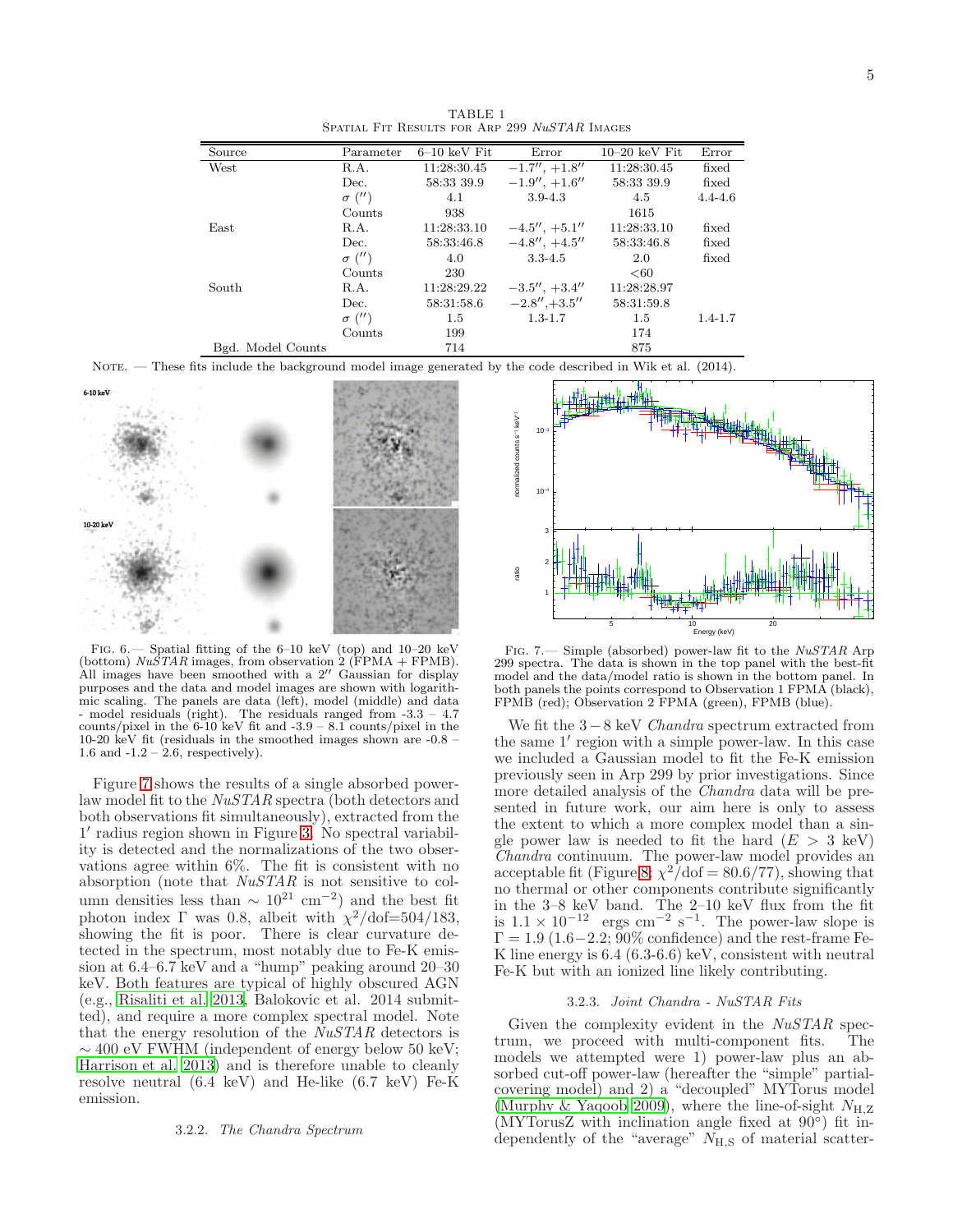

<span id="page-5-0"></span>Fig. 8.— Power-law plus Gaussian fit to the 3–8 keV Chandra spectrum from a 1' region corresponding to the NuSTAR Arp 299 spectral source extraction region.

ing photons into the line of sight (MYTorusS and MY-TorusL with inclination angle fixed at  $0^{\circ}$ ; In our fits  $N_{\rm H,Z}$ and  $N_{\rm H,S}$  are consistent within the errors). MyTorus is a model that self-consistency computes the transmitted, absorbed and reflected components of a power-law source surrounded by a toroidal absorber. The tbabs absorption model in XSPEC was used for cold neutral absorption components in the partial covering model and a global absorption (i.e., due to absorption towards the Arp 299 system and absorption due to extranuclear gas) in the MYTorus model fit (while again the AGN absorption is handled self-consistently in the MYTorus model).

The simple partial-covering model does not include Compton scattering and therefore is not physical for systems like this with high column densities. It also makes no assumptions about the geometry of the source but we included it to ease comparison to prior results in the literature. We allowed the power-law slopes in the partial covering model to vary independently since below 10 keV we know that both the nuclei and X-ray binaries are contributing, while above 10 keV the spectrum must be dominated by Arp 299-B alone. The MYTorus fit also includes an additional unabsorbed power-law to represent any AGN flux scattered around the "torus" and hence not accounted for by MYTorus. The normalization of this scattered component relative to the intrinsic power-law was constrained by the fit to be extremely low,  $< 10^{-3}$ . The model parameters are given in Table [2](#page-6-0) and the best-fit spectra are plotted in Figure [9.](#page-5-1)

Since the spatial analysis has shown that the 10–40 keV X-ray flux is concentrated on Arp 299-B, we associate the highly obscured AGN in these spectral fits with Arp 299-B, as first suspected from the BeppoSAX detection and neutral Fe-K localized to Arp 299-B. In order to more precisely account for any flux external to Arp 299-B we fit the *Chandra* spectrum of the  $1'$  region  $ex$ *cluding* the Arp 299-B nuclear source (radius of  $2.5''$ ) with a simple cut-off power-law model. This *Chandra* spectrum then represents the flux of X-ray binaries and Arp 299-A. We fixed the cut-off energy at 7 keV to avoid over-predicting the count rate of the emission other than the Arp 299-B AGN above 10 keV. The resulting fit parameters were  $\Gamma = 1.6$  (1.2-2.0) and a 2-10 keV flux of  $8.1 \times 10^{-13}$  ergs cm<sup>-2</sup> s<sup>-1</sup>. This cut-off power-law model



<span id="page-5-1"></span>FIG. 9.— Simultaneous  $NuSTAR + Chandra$  fits to Arp 299. The top panel shows the data with the MYTorus model, and the bottom panels show the data/model ratio for the partial covering and MYTorus models as marked.

was added to the MYTorus fit since the MYTorus model pertains exclusively to AGN emission. We set  $\Gamma$  and the power-law normalization to be constrained to the range from the Chandra fit (the "A-XRB" component in Table [2\)](#page-6-0).

Figure [10](#page-6-1) shows the MYTorus fit with individual model components highlighted. From this figure it is evident that the extranuclear cut-off power-law dominates below 10 keV and fits the NuSTAR and Chandra spectra well, and therefore the constraint on scattered, unabsorbed flux  $(f \text{ in Table 2})$  $(f \text{ in Table 2})$  $(f \text{ in Table 2})$  is tight. Note that the MyTorus model assumes a (fixed) 60 degree opening angle for the torus, while for a LIRG such as Arp 299 the obscuration may be due in part to material associated with the starburst outside of the nuclear region. In that case, a somewhat larger covering fraction may be appropriate. However, as can be seen in Figure [10,](#page-6-1) above  $\sim$  6 keV the directly absorbed emission of the AGN dominates the spectrum and the contribution of reflected or scattered emission is small. Assuming a larger covering fraction therefore would not have a large impact.

As stated above, past observations have shown that both ionized and neutral Fe-K lines are present in Arp 299 [\(Ballo et al. 2004\)](#page-8-10). Not surprisingly, a single Gaussian included in the partial covering model resulted in an energy intermediate between neutral (6.4 keV) and He-like (6.7 keV) Fe-K. The MYTorus model inherently includes neutral Fe-K emission, and including an additional narrow ( $\sigma$  fixed at 0.01 keV) Gaussian line results in  $E = 6.64(6.60 - 6.70)$  and a normalization of  $2.4^{+1.7}_{-1.2} \times 10^{-6}$  photons s<sup>-1</sup> cm<sup>-2</sup>, consistent with the ionized Fe-K flux reported in [Ballo et al. \(2004\)](#page-8-10) of 3.0  $\times 10^{-6}$  photons s<sup>-1</sup> cm<sup>-2</sup>.

# 4. DISCUSSION

#### 4.1. The AGN Arp 299-B

These observations represent the first detection of Arp 299 out to  $\sim$  45 keV, and the first unambiguous determination that the  $E > 10$  keV flux is predominantly due to Arp 299-B alone. The best-fit  $N_{\rm H}$  =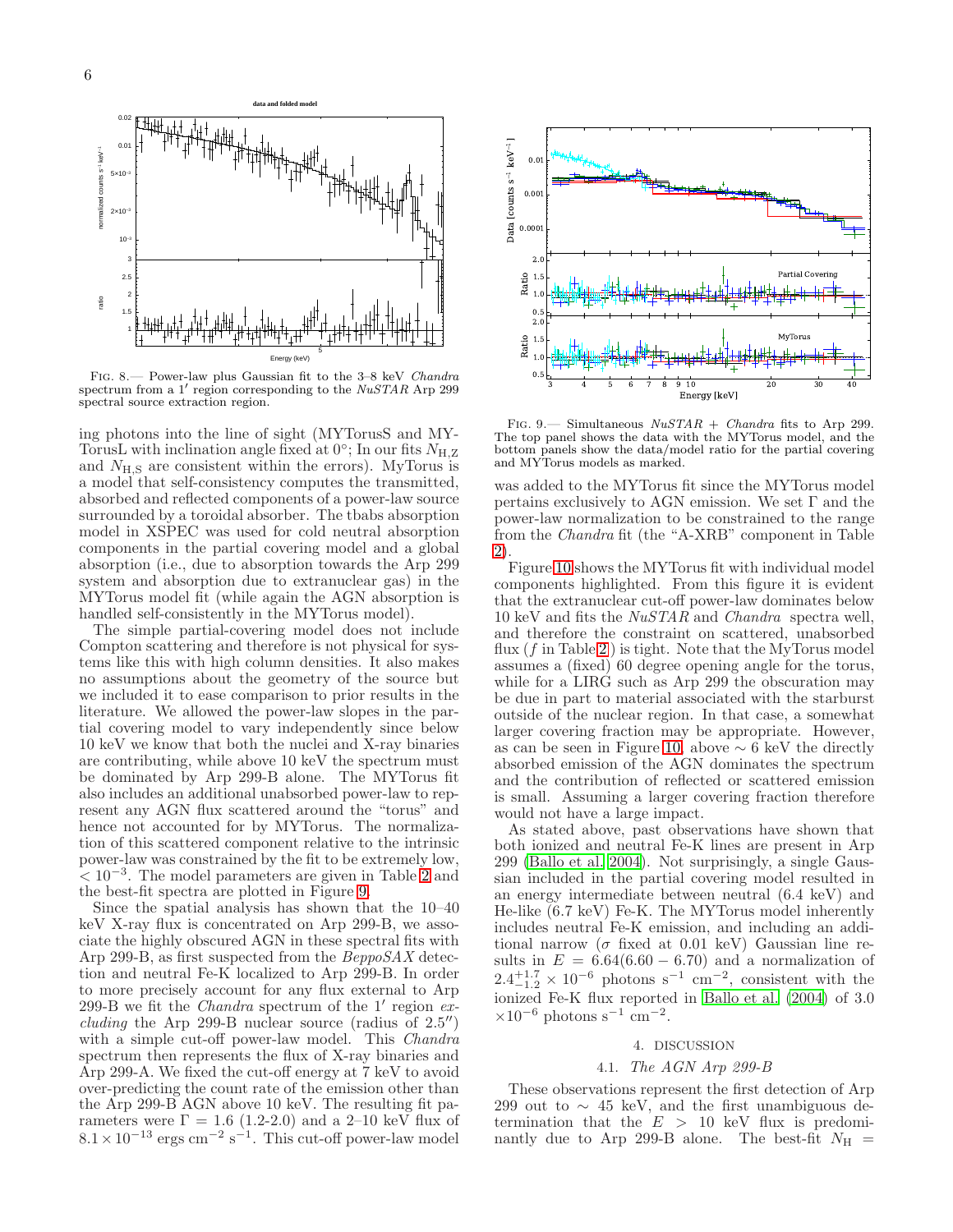<span id="page-6-0"></span>

| Parameter                                               | Value                       |  |  |  |  |
|---------------------------------------------------------|-----------------------------|--|--|--|--|
| Partial Covering with Cut-off Power-law                 |                             |  |  |  |  |
| $N_{\rm H} (10^{22} \rm cm^{-2})$                       | $1.1(0.6-1.6)$              |  |  |  |  |
| $\Gamma_1$                                              | $2.10(1.86-2.12)$           |  |  |  |  |
| $E$ (keV)                                               | $6.49(6.40-6.59)$           |  |  |  |  |
| $\sigma$ (keV)                                          | $0.22(0.12-0.35)$           |  |  |  |  |
| Norm. (photons $\text{cm}^{-2} \text{ s}^{-1}$ )        | $7.3(5.6-9.8)\times10^{-6}$ |  |  |  |  |
| $EW$ (keV)                                              | $0.64(0.49-0.86)$           |  |  |  |  |
| $N_{\rm H,2}(10^{24} \rm cm^{-2})$                      | $2.2(0.7-3.4)$              |  |  |  |  |
| $\Gamma_{2}$                                            | $0.9(-1.5-2.0)$             |  |  |  |  |
| $E_{\rm cut}$ (keV)                                     | 39 (> 10)                   |  |  |  |  |
| C/dof                                                   | 843/861                     |  |  |  |  |
| Decoupled MyTorus plus Scattering and X-ray Binaries    |                             |  |  |  |  |
| $N_H(10^{22} \text{cm}^{-2})$                           | $0.55(0.04-1.07)$           |  |  |  |  |
| Г                                                       | $1.95(1.54-1.96)$           |  |  |  |  |
| $N_{\rm H,Z} (10^{22} \rm cm^{-2})$                     | 350 (>330)                  |  |  |  |  |
| $N_{\rm H.S}(10^{22} \rm cm^{-2})^{\rm a}$              | $410(330-500)$              |  |  |  |  |
| $A_S^{\{b\}}$                                           | $0.39$ $0.34 - 0.46$        |  |  |  |  |
| $A_L$ <sup>b</sup>                                      | $0.05(0.02-1.2)$            |  |  |  |  |
| $A-XRB$ $\Gamma$ <sup>c</sup>                           | $1.80(1.77-1.83)$           |  |  |  |  |
| A-XRB $E_{\text{cutoff}}$ (keV)                         | $7.0$ (fixed)               |  |  |  |  |
| A-XRB Norm (photons $cm^{-2}$ s <sup>-1</sup> at 1 keV) | $5.4(5.1-5.6)\times10^{-4}$ |  |  |  |  |
| $f_{\rm scatt}$ <sup>d</sup>                            | $0(< 1.1 \times 10^{-3})$   |  |  |  |  |
| C/dof                                                   | 849/861                     |  |  |  |  |
|                                                         |                             |  |  |  |  |

TABLE 2 Chandra + NuSTAR Spectral Fits to Arp 299

 ${}^{a}N_{H,S}$  is the column density for both the MyTorus reflected/scattered component (MYTorusS) and line component (MYTorusL).  $\Delta A_S$  and  $A_L$  are normalization factors applied to the MYTorus reflected and line components, respectively.

<sup>c</sup>A-XRB Γ, Norm are the power-law slope and normalization of a cut-off power-law included to account for the unresolved X-ray nuclear emission, i.e., due to the nucleus of Arp 299-A and X-ray binaries. The bounds of these parameters were constrained to be consistent with the Chandra 3-7 keV spectrum excluding Arp 299-B when fit with the cut-off power-law model.

<sup>d</sup>"Scattering" factor applied to the intrinsic power-law (i.e., photon index tied to the MYTorus power-law) to represent flux scattered around the toroidal obscuration from highly ionized material.



<span id="page-6-1"></span>Fig. 10.— Simultaneous  $NuSTAR + Chandra$  fits to Arp 299 with the MYTorus model, including a cut-off power-law to model flux due to sources other than Arp 299-B (e.g., Arp 299-A and X-ray binaries, noted as A-XRB), dominating above 10 keV. The "Direct AGN" component is the line-of-sight AGN power-law component modified by the MYTorus  $N_{\rm H,Z}$  model and the "Scattered AGN" component is the  $N_{H,S}$  MYTorus model (reflection from the opposite side of the toroidal material often modeled using Compton reflection from a disk). The unabsorbed power-law constrained by the fit to have a low normalization is not shown.

 $1-3\times10^{24}$  cm<sup>-2</sup> from the simple partial-covering model,<br>and  $N_{\rm H} \sim 4\times10^{24}$  cm<sup>-2</sup> from the decoupled MYTorus model, which is more physical since this model is selfconsistent in its treatment of absorption and scattering. The observed 2–10 keV and 10–30 keV fluxes for Arp 299

from the MYTorus model are  $1.1 \times 10^{-12}$  ergs cm<sup>-2</sup> s<sup>-1</sup> and  $3.5 \times 10^{-12}$  ergs cm<sup>-2</sup> s<sup>-1</sup>, respectively. BeppoSAX detected Arp 299 with similar spectral parameters, namely  $\Gamma = 1.8$  and  $N_{\rm H} = 2.5 \times 10^{24}$  cm<sup>-2</sup> [\(Della Ceca et al. 2002\)](#page-8-9). However the 2–10 keV and 10– 100 keV fluxes detected by  $BeppoSAX$  were  $1.1 \times 10^{-12}$ and  $3.2 \times 10^{-11}$  ergs cm<sup>-2'</sup>s<sup>-1</sup>. The 10-30 keV flux from the BeppoSAX fit is  $7.1 \times 10^{-12}$  ergs cm<sup>-2</sup> s<sup>-1</sup>. Therefore the observed 10–30 keV flux detected by NuSTAR is a factor of  $\sim$  2 lower than the *BeppoSAX* detection. Given the consistency in the measured column densities between the NuSTAR and BeppoSAX fits, any variability is likely to be mostly due to changes in intrinsic flux and not absorption. Note that the serendipitous source to the south of Arp 299 is only contributing ∼ 10% of the counts in the 10–20 keV band at the current time but it may be variable.

[Koss et al. \(2013\)](#page-8-22) reported a  $\sim 3\sigma$  detection of Arp 299 by the Swift BAT with a 14-195 keV luminosity of 1.1 (0.7-2.0)  $\times 10^{42}$  ergs s<sup>-1</sup>. [Koss et al. \(2013](#page-8-22)) assumed the Crab spectrum (generally used in the calibration of BAT fluxes), namely a power-law spectrum with  $\Gamma = 2.0$ , which gives a 10-30 keV flux of 1.9 (1.1-3.4)  $\times 10^{-12}$  ergs  $\text{cm}^{-2}$  s<sup>-1</sup>, consistent with the *NuSTAR* 10-30 keV flux within the errors. For completeness we derived the BAT count rate from the reported luminosity in Koss et al. and used the BAT spectral response with the best-fitting MyTorus model to determine the BAT flux. This resulted in a 10–30 keV flux of  $1.4 \times 10^{-12}$  ergs cm<sup>-2</sup> s<sup>-1</sup>. Therefore, the average 10-30 keV flux of Arp 299 from 2004-2010 was consistent with the  $NuSTAR$  flux given the error on the BAT flux but was possibly a factor of  $\sim 2$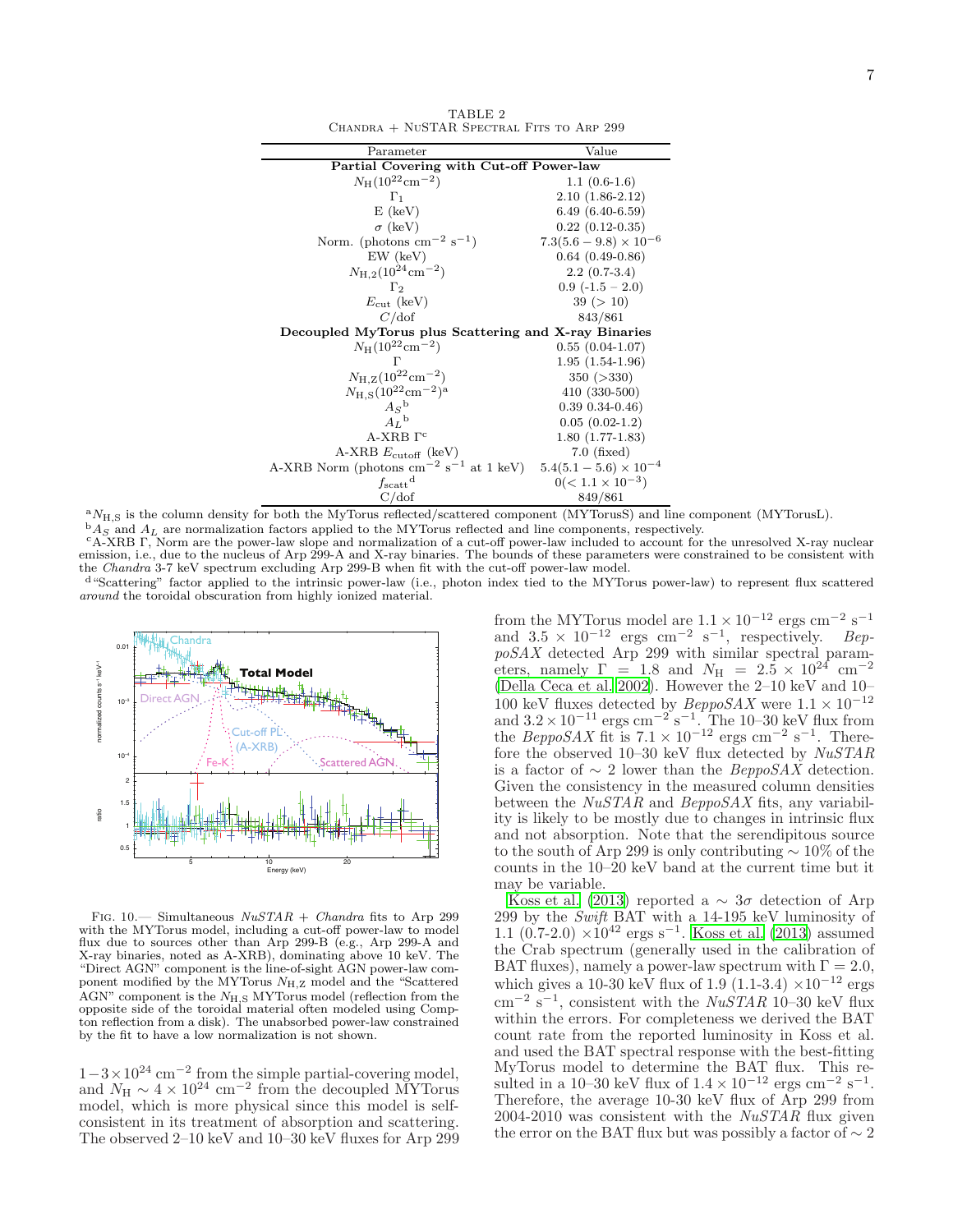lower. The neutral Fe-K flux implied by the MYTorus fit is  $\sim 3.5 \times 10^{-6}$  photons cm<sup>-2</sup> s<sup>-1</sup>. The neutral Fe-K flux reported in [Ballo et al. \(2004\)](#page-8-10) was  $1.9(0.6 - 3.1) \times 10^{-6}$ photons  $\text{cm}^{-2}$  s<sup>-1</sup> and is therefore consistent. However, if the neutral Fe-K line in Arp 299 was due to material more than  $\sim$  12 light years from the nucleus then the line would not be expected to respond to changes in the continuum flux on the  $\sim$  12 year time scale between the BeppoSAX and XMM-Newton observations, both in 2001, and the NuSTAR observation in 2013.

The intrinsic (absorption corrected) X-ray luminosity  $(L_X)$  in the 2–10 and 10–30 keV bands bands are  $1.5 \times 10^{43}$  and  $1.2 \times 10^{43}$  ergs s<sup>-1</sup>, respectively. From an analysis of the mid-IR spectra, [Alonso-Herrero et al.](#page-8-14) [\(2013\)](#page-8-14) estimate the bolometric luminosity of Arp 299- B to be  $3 \times 10^{44}$  ergs s<sup>-1</sup>. Therefore our results are consistent with  $\sim 10\%$  of the bolometric flux being emitted in X-rays, which is consistent with typical AGN[\(Vasudevan & Fabian 2007](#page-8-23)). Arp 299-B has a velocity dispersion of 144 km s<sup>-1</sup> [\(Ho et al. 2009\)](#page-8-24), giving a central black hole mass of  $\sim 2 \times 10^7$  M<sub>☉</sub> based on the bulge velocity dispersion-BH mass relation (note that since Arp 299 is a merging system the observed velocity dispersion may not follow this correlation) in [Graham et al. \(2011\)](#page-8-25). The implied Eddington luminosity is then  $\sim 3 \times 10^{45}$  ergs s<sup>-1</sup>. Therefore  $L_{\rm X}/L_{\rm Edd} \sim 5-10\%$  which is also consistent with the  $L_{\rm X}/L_{\rm Edd}$  distribution observed in quasars [\(Kelly et al.](#page-8-26) [2010\)](#page-8-26). If the  $BeppoSAX$  hard X-ray flux was due to variability of Arp 299-B, then at that time the AGN was accreting at  $\sim 10-20\%$  L<sub>Edd</sub>.

# 4.2. Arp 299-A and X-ray Binaries

Since both galaxies in a merger likely have nuclear supermassive black holes, it would be expected that the merging process may fuel both black holes if the merging galaxies are gas-rich [\(Yu et al. 2011](#page-8-27)). However, this is expected to result in detectable binary AGN only rarely since this fueling occurs during the latest stages of the merger and is episodic [\(Van Wassenhove et al.](#page-8-28) [2012\)](#page-8-28). [Alonso-Herrero et al. \(2013\)](#page-8-14), [Ballo et al. \(2004](#page-8-10)) and Pérez-Torres et al. (2010) argue that Arp 299-A also harbors an AGN on the basis of its mid-IR spectrum, the detection of ionized Fe-K emission and a flat-spectrum radio source, respectively. [Alonso-Herrero et al. \(2013](#page-8-14)) argue that Arp 299-A is heavily obscured based on SED fitting, which also implies, based on a poor fit to the clumpy torus model, that the obscuration is likely to be spherical. Here we constrain the contribution of Arp 299- A above 10 keV to be less than  $\sim 10\%$  of the total emission, implying  $L_{10-30 \text{ keV}} < 1.2 \times 10^{42} \text{ ergs s}^{-1}$ . This would imply a low-luminosity AGN and/or high obscuration.

As noted in [Ballo et al. \(2004\)](#page-8-10), the lack of a strong neutral line from Arp 299-A implies that the nucleus is not heavily obscured. [Ballo et al. \(2004\)](#page-8-10) argue that  $\sim 20\%$ of the ionized Fe-K in Arp 299-A can be associated with star formation, i.e., X-ray binaries and hot ISM, based on scaling the NGC 253 line flux by the star-formation rate (SFR) of Arp 299-A. We can similarly compare the ionized Fe-K in Arp 299-A to that in Arp 220. The ionized Fe-K EW reported for Arp 299-A in [Ballo et al. \(2004](#page-8-10)) is ∼ 0.8 keV, while the Fe-K EW for Arp 220 reported in

[Teng et al. \(2009\)](#page-8-29) is  $0.42^{+0.54}_{-0.32}$  keV. Following [Ballo et al.](#page-8-10) [\(2004\)](#page-8-10) and taking the 1.4 Ghz luminosity as a proxy for the FIR luminosity (and hence a star formation rate in-dicator), [Alonso-Herrero et al. \(2000\)](#page-8-30) argues that  $\sim 50\%$ of the FIR emission from Arp 299 is associated with Arp 299-A, or  $L_{IR} = 9.6 \times 10^{44}$  ergs s<sup>-1</sup>. This is a factor of  $\sim 6$  lower than the IR luminosity of Arp 220, implying that  $\sim 10\%$  of the ionized Fe-K is due to star formation. However clearly a larger sample of starburst galaxies with detected ionized Fe-K is needed for a meaningful comparison. Therefore the current evidence (including the lack of strong X-ray emission above 10 keV) implies that Arp 299-A harbors a low-luminosity AGN and a starburst, both of which are contributing to the Fe-K emission and hence the energy budget, although the starburst is dominating both the total SED [\(Alonso-Herrero et al. 2013](#page-8-14)) and the 3-10 keV X-ray emission from Arp 299-A.

As discussed above, the mean spectrum of the extranuclear sources in Arp 299 must be cut-off above 10 keV to avoid over-predicting the observed  $E > 10$  keV NuS-TAR flux. The X-ray binaries in NGC 253 contributing to the observed  $NuSTAR$  flux are also soft,  $\Gamma \sim 3$  at  $E > 10$  keV. To date observations of ULXs by  $NuSTAR$ [\(Lehmer et al. 2013a;](#page-8-31) [Walton et al. 2013;](#page-8-32) [Bachetti et al.](#page-8-33) [2013;](#page-8-33) [Rana et al. 2014;](#page-8-34) [Walton et al. 2014\)](#page-8-35) are also showing these sources to be soft or cut-off at  $E > 10$ keV. Therefore a consistent picture is that all high luminosity XRBs (i.e.,  $L_X > 10^{38}$  ergs s<sup>-1</sup>) in starburst galaxies have on average soft spectra above 10 keV, similar to ULXs. This will be further investigated when the full starburst galaxy sample is observed with  $NuSTAR$ .

## 5. SUMMARY

We have presented the first results of observing the Arp 299 merger system with  $NuSTAR$ . Our main conclusion is that the hard X-ray emission  $(E > 10 \text{ keV})$  is dominated by only one of the two nuclei, Arp 299-B. The NuSTAR and Swift BAT 10−30 keV fluxes for Arp 299 are a factor of  $\sim$  2 lower than the *BeppoSAX* flux although both the NuSTAR and BeppoSAX spectra implied similar column densities,  $N_{\rm H} \sim 2-5 \times 10^{24}$  cm<sup>-2</sup>. Therefore, if Arp 299-B varied since the BeppoSAX observation the variability was likely to be due to a change in intrinsic luminosity rather than a change in absorption.

Arp 299-A and all other sources of hard X-ray emission, namely any AGN in Arp 299-A and the X-ray binary population of Arp 299, are contributing at most  $10\%$  of the  $E > 10$  keV flux from Arp 299. This implies that the Arp 299-A nucleus and the X-ray binaries must be soft or cut-off above  $\sim 10$  keV. X-ray binaries in the starburst galaxies NGC 253 are similarly soft above 10 keV [\(Lehmer et al. 2013a](#page-8-31); [Wik et al.](#page-8-17) [2014b](#page-8-17)) as are ULXs observed to date by NuSTAR [\(Walton et al. 2013;](#page-8-32) [Bachetti et al. 2013;](#page-8-33) [Rana et al.](#page-8-34) [2014;](#page-8-34) [Walton et al. 2014\)](#page-8-35). The planned observations of additional starburst galaxies (M83, NGC 3310 and NGC 3256) with  $NuSTAR$  should show if this behavior is generally true for luminous extragalactic X-ray binaries. Future observations of Arp 299 with imaging hard X-ray telescopes would help to determine if the nuclei tend are variable.

This research has made use of data obtained with the